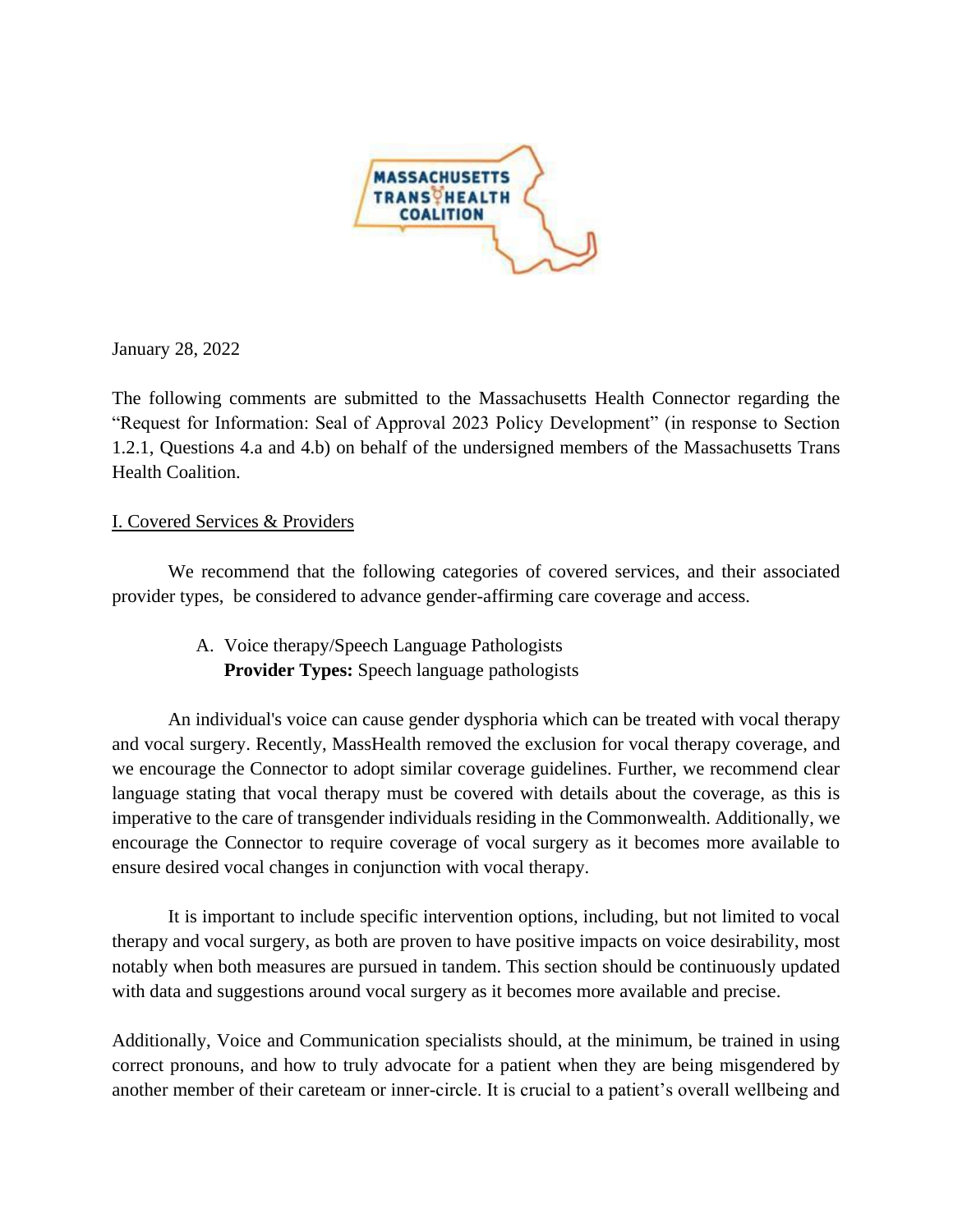mental health to ensure all caregivers working with gender diverse individuals be trained and experienced in proper care for, and communication with, this community.

B. Hair removal

**Provider Types:** electrologists, laser hair providers (various health professionals)

MassHealth recently expanded coverage of medically necessary hair removal of the face and neck. We recommend that the Connector adapt and broaden this coverage requirement to include removal of other body hair as well. For transfeminine people who undertake feminizing hormone therapy, any changes made to the body during the person's initial puberty (such as body hair on the back and Page 2 chest) will not be reversed or diminished by that hormone therapy, regardless of how long the person has undertaken it. It is common for transfeminine people to experience gender dysphoria as a result of their body hair, as well as their facial and neck hair. Removal of such hair is crucial to lessen the experience of gender dysphoria for these people. Lack of access to the removal of body hair is also likely to result in increased experiences of harassment and discrimination, as it may be a key factor in revealing a person's transgender status.

We further recommend provider credentialing requirements that are more streamlined and achievable than the current MassHealth structure. Given that electrologists cannot be credentialed as MassHealth providers, there remains significant confusion among electrolysis professionals about what they need to do to get paid – and how much they will be paid – to deliver this MassHealth covered service. During the Coalition's meeting with MassHealth in August 2021, MassHealth mentioned there would be a new policy permitting electrologists to join medical teams on a per diem basis. This is a great idea, but we have not seen any additional information about this policy.

If this recommendation is adapted, we strongly urge the Connector to issue a Provider Bulletin or other guidance to help electrologists and credentialed providers that serve trans and gender diverse populations ensure access to these covered services. Presently, many patients are either paying out-of-pocket for electrolysis or they are simply unable to access care. It is imperative that this persistent gap be addressed when implementing coverage, particularly because electrolysis has been a covered service under MassHealth since at least 2016 and yet many members report difficulty accessing these services. It is also a racial justice issue because electrolysis is often the only safe and effective method of hair removal for many people with darker complexions.

## C. Body contouring

# **Provider Types:** Surgical providers (MD/DO)

Scientific literature supports insurance coverage of body contouring as a medically necessary surgery to address gender dysphoria for transgender and gender-diverse people. Some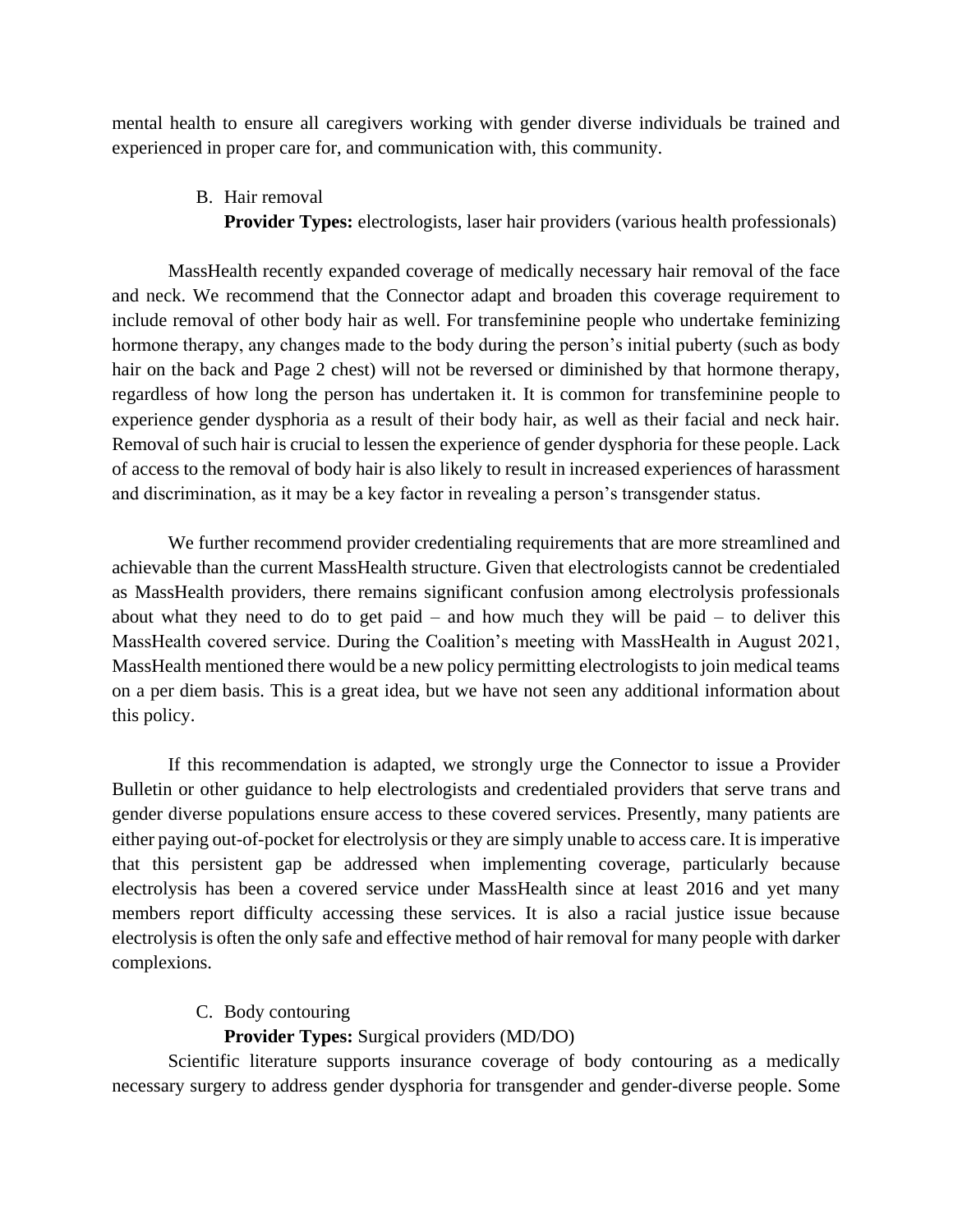insurers, specifically Medicaid programs in California, New York, and Massachusetts, already cover body contouring procedures as medically necessary treatment of gender dysphoria. Health Plans sold through the Health Connector should cover gender-affirming body contouring surgery, as well.

A scientific journal article from 2017 offers a comprehensive overview of female-to-male gender-confirming surgeries and states: "female-to-male gender-confirming surgery consists of facial masculinization, chest masculinization, body contouring, and genital surgery" (emphasis added). [Morrison, S.D. et al. "An overview of female-to-male gender confirming surgery," Nature Reviews Urology, Vol. 14: 486-500, at 487 (2017)]. This article also affirms the importance of a case-by-case approach to medical necessity: "Patients might choose to undergo all or none of the procedures in their quest to align their inherent gender with their anatomy…an individualized approach is essential." Id. at 498.

A journal article from 2019 lists "body contouring" among non-genital surgeries for transmasculine individuals. [Van Boerum, M. S., et al, "Chest and facial surgery for the transgender patient." Translational andrology and urology, Vol. 8(3): 219-227 (2019), see abstract]. It discusses liposuction as a procedure "that can be used to improve body contour in transmasculine, transfeminine, and non-binary individuals," and specifies that "(l)iposuction is most commonly performed in the trunk for improved contour, though it can also be performed for excess adipose tissue of the arms and legs." Id. at 225.

Another article from 2019 provides a general overview of "radiologic correlates and select complications associated with three major surgical categories of gender affirmation surgery: genital reconstruction, body contouring, and maxillofacial contouring" (emphasis added). [Doo, F. et al. "Gender Affirming Surgery: A Primer on Imaging Correlates for the Radiologist," American journal of Roentgenology, Vol. 213: 1194-1203, at 1194 (2019)]. In the section of the article dedicated to body contouring, the authors describe phenotypical differences between cisgender male and cisgender female people and how this surgery can correct these differences as treatment for gender dysphoria:

"Fat augmentation of the pelvis of the cis-male or cis-female patient involves the waistline, hip, buttocks, thigh curvature, and lower back curvature transition zone. This procedure is done to aesthetically achieve the ideal waist-to-hip ratio, which is 0.7 for cis females and 0.85–0.95 for cis males. The bony pelvis of a cis male has acute suprapubic angles, narrow pelvic brims, accented iliac crests, and less soft-tissue coverage. The pelvis of a cis female has more obtuse suprapubic angles, wide pelvic brims, flattened iliac crests, and generally more soft-tissue coverage. Attention to detail in soft-tissue placement, given the limitations of this natal anatomy, is crucial to achieve desired aesthetic results. Id. at 1196.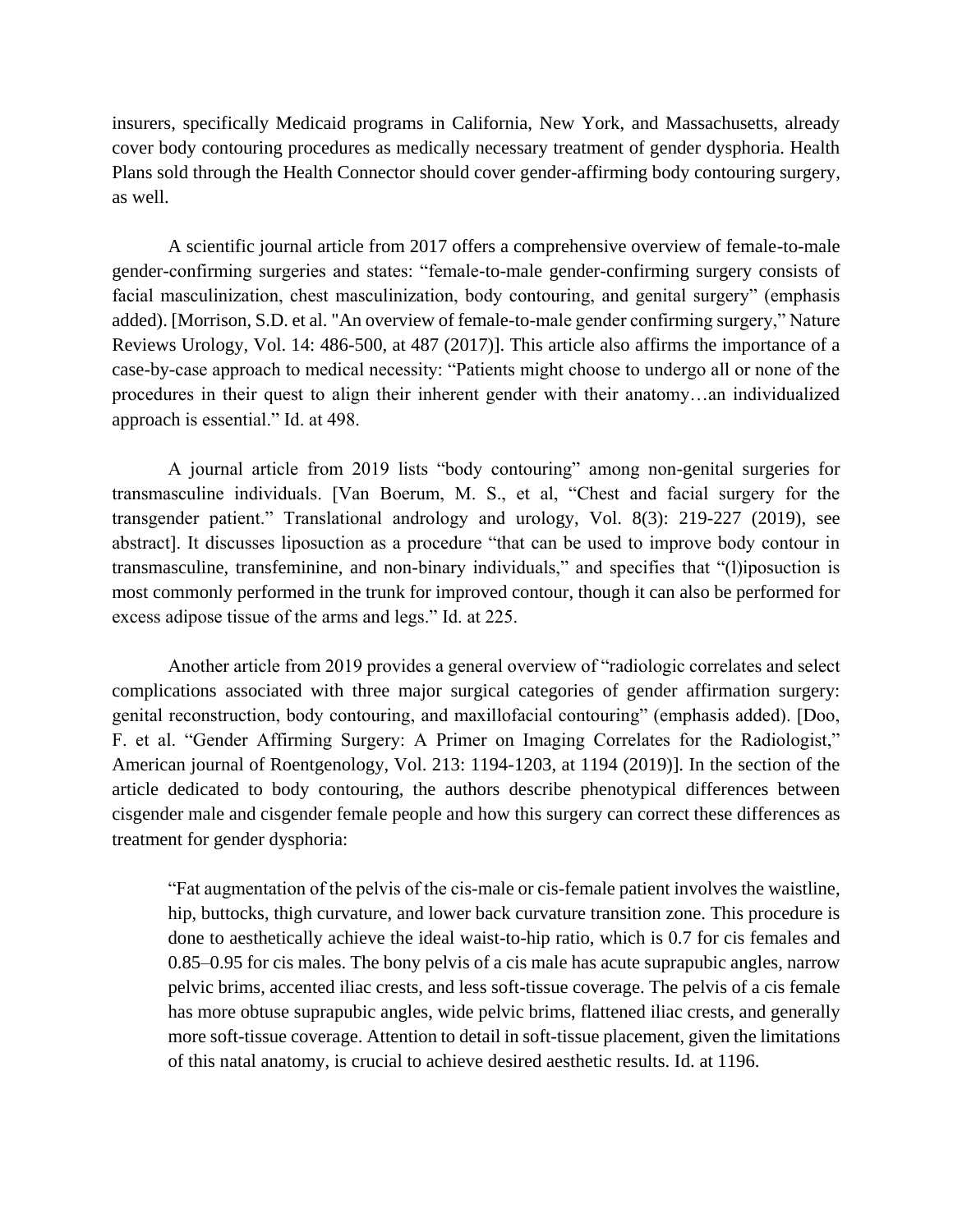A 2018 article that focuses on transfeminine body contouring surgery explains that surgery to address gender dysphoria is warranted where hormone therapy does not adequately address a patient's body shape: "Hormonal replacement therapy is partially effective in altering the soft tissue profile in transmen and transwomen. Surgical intervention is often indicated if hormonal replacement therapy does not achieve the appropriate changes in soft tissue characteristics." [Morrison, et al. "Breast and Body Contouring for Transgender and Gender Nonconforming Individuals," Clinics in Plastic Surgery, Vol. 45(3): 333-342, at 333 (2018)].

Some state Medicaid programs already cover body contouring surgery as a medically necessary procedure to treat gender dysphoria. Medi-Cal has covered body contouring direct approvals of prior authorization, as well as through members' appeals of initial coverage denials. Some of the coverage decisions can be found online through Medi-Cal's Independent Medical Review Search page. See [https://wpso.dmhc.ca.gov/imr/.](https://wpso.dmhc.ca.gov/imr/) A 2020 Medi-Cal hearing decision approved coverage for liposuction of the trunk (abdomen and flanks) for a transmasculine patient in his 20s. [California Department of Managed Health Care, Independent Medical Review Search, Medical Necessity Overturned Decision of Health Plan, case no. MN20-33422 MN19-31566]. The decision cited WPATH, stating: "non-genital surgical procedures are routinely performed…these surgical interventions are often of greater practical significance in the patient's daily life than reconstruction of the genitals." Id. A 2019 Medi-Cal hearing decision approved coverage for liposuction of the trunk (abdomen, flanks, and outer thighs) for a transmasculine patient between the ages of 51 and 64. [California Department of Managed Health Care, Independent Medical Review Search, Medical Necessity Overturned Decision of Health Plan, case no. MN19-31566]. The reviewer described the patient as having a "feminine fat distribution" that "causes psychological distress" despite undergoing extensive hormone therapy and found:

"The patient is noted to continue to have gender dysphoria despite high dose testosterone therapy. Given this continued distress, it is reasonable to consider liposuction as adjunct management of the gynecoid fat distribution. Therefore, liposuction of the trunk (abdomen and flanks, outer thighs) is medically necessary for the treatment of this patient." Id.

We also understand from conversations with Legal Aid attorneys in New York that Medicaid in that state also covers body contouring procedures. The Medicaid program in Massachusetts, MassHealth, has already approved at least one member for body contouring surgery. This client was represented in an Office of Medicaid Board of Hearings appeal by Health Law Advocates, and MassHealth approved the services prior to issuance of an appeal decision.

D. Facial reconstruction surgery

**Provider Types:** Surgical providers (MD/DO) and multidisciplinary staff (LICSW)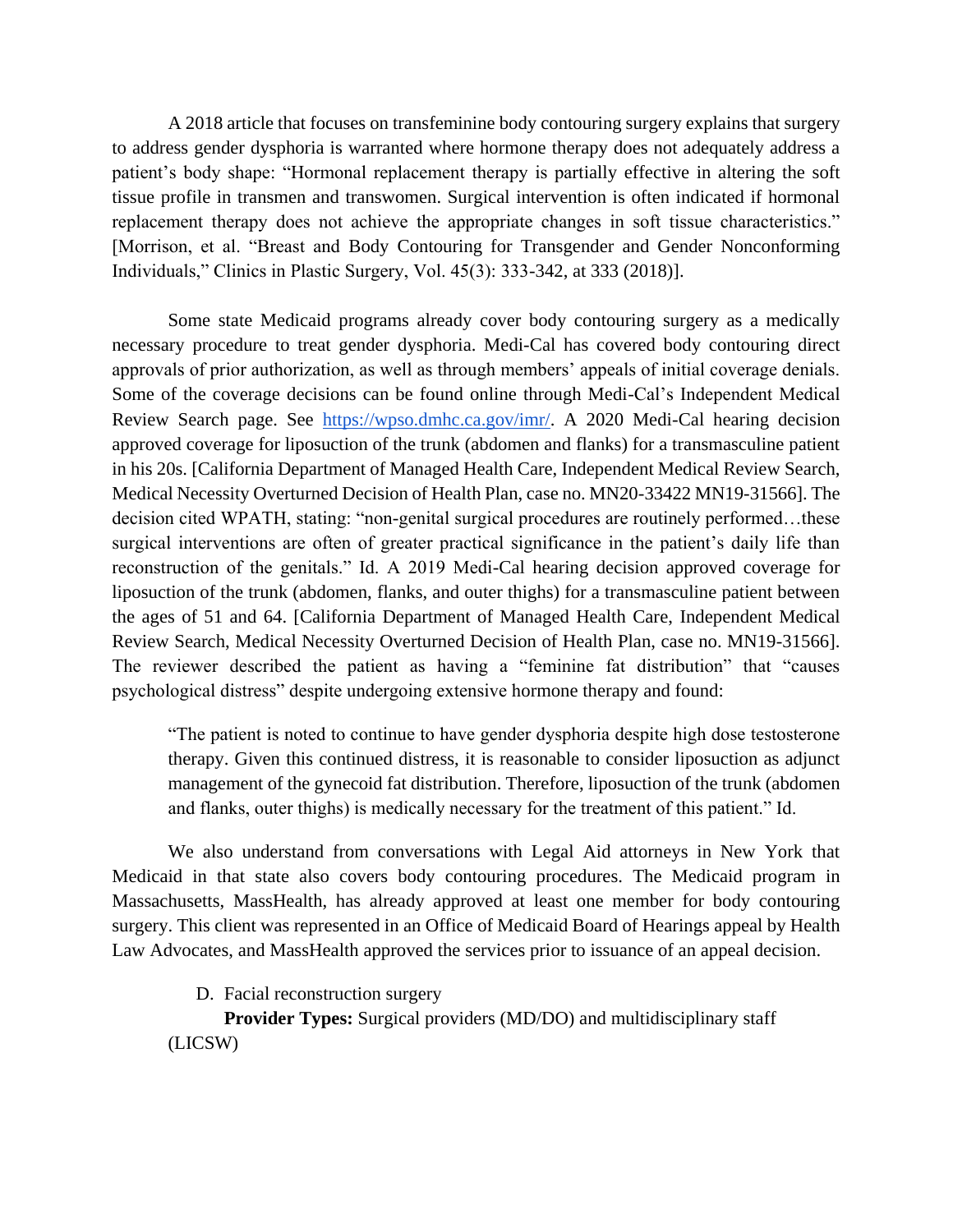MassHealth recently added several forms of coverage for facial procedures, and we urge the Connector to adopt these changes as well. However, we urge the Connector to advocate a more holistic approach, as several procedures that are important to some transgender people are not covered under these updates.

For example, rhytidectomy was moved to the MassHealth Guidelines' noncoverage list, though several other related forms of facial surgery are covered. Nonetheless, rhytidectomy is necessary for some patients who undergo significant facial reconstructive surgery as a part of gender-affirming care. It can be especially important for the many transgender individuals who have only been able to seek gender-affirming care as older adults, after their skin has slackened. Some facial procedures, like jaw contouring, may be imperceptible on these individuals without the skin and fat adjustments that rhytidectomy provides. Rhytidectomy may therefore be needed in some cases to ensure that patients can benefit from the other gender-affirming facial procedures that are currently covered.

Similarly, we urge the Connector to consider coverage for "lip reduction or enhancement," especially because lip lifts, which are commonly covered, may be considered a form of lip enhancement. Additionally, the blanket noncoverage of certain lip procedures may not account for variability in lip structure among people of different racial groups and, undoubtedly, will have a disparate impact based on an individual's racial background. For example, in many Black communities, full lips are a feminine trait and lip enhancement may be necessary in context of other procedures to feminize the face of a Black transgender person.

As these examples illustrate, a holistic and person-centered approach is vital in order to determine when procedures are necessary and aligned with other forms of covered care. In order to create a coherent system to alleviate dysphoria, rather than cherry-picking specific types of procedures and excluding others, we recommend that the insurance companies authorized to sell health plans through the Health Connector avoid categorical exclusions and instead use a medical necessity determination.

#### E. Durable Medical Equipment

**Provider Types:** Occupational therapist, physical therapist

Durable medical equipment, such as binders and prosthetics, are commonly used as part of gender affirming medical care and may be particularly instrumental in early stages of transition. Particularly in the case of binders, lack of access to such forms of equipment can result in individuals sustaining permanent and preventable damage to tissue and lungs. In the case of adolescent patients, who are still physically developing in a number of ways, this can be particularly detrimental, and can significantly drive up health costs.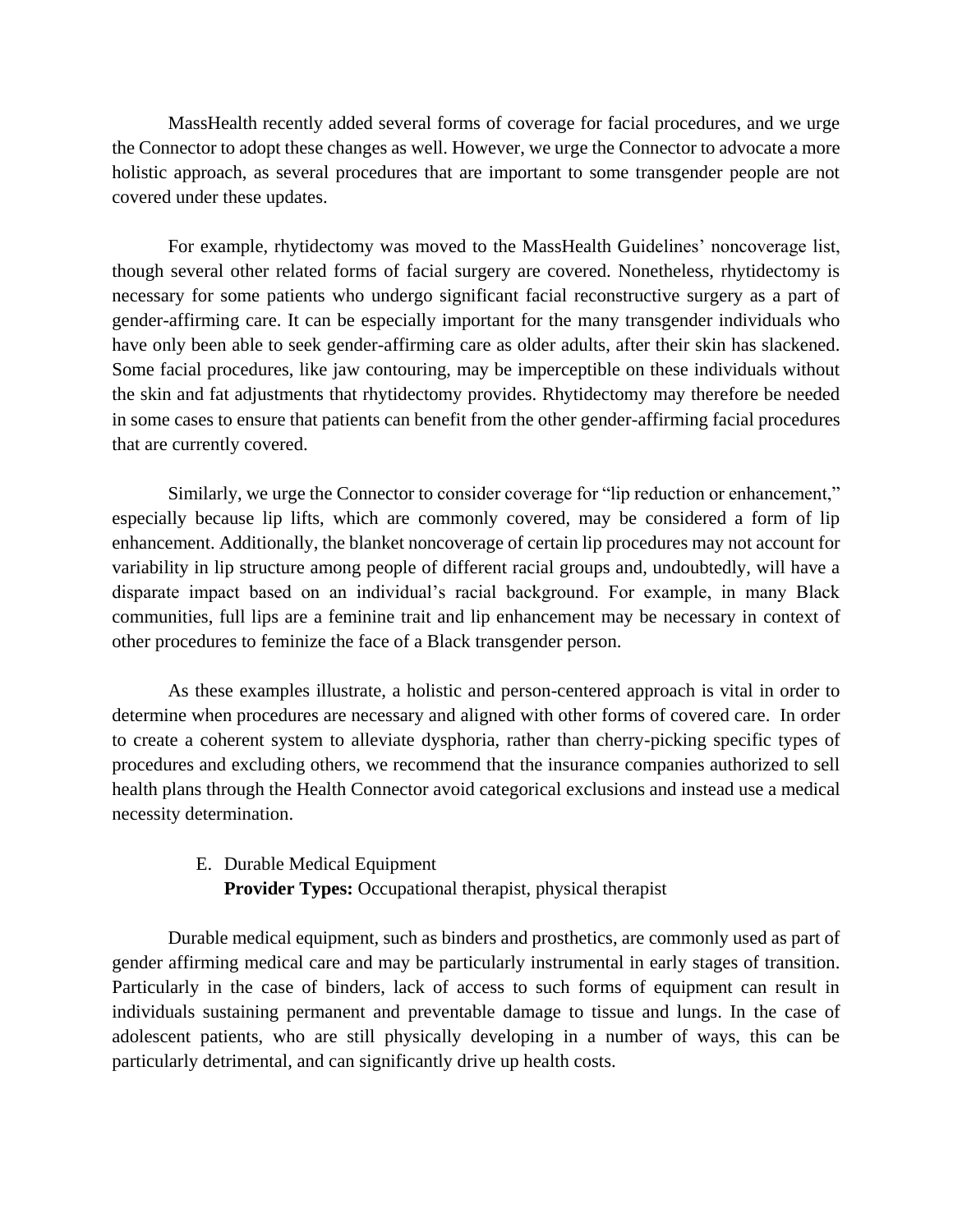We recommend that the insurance companies authorized to sell health plans through the Health Connector cover durable medical equipment that promotes gender affirming care, such as binders and prosthetics, as a cost-saving measure.

### II. Actions

We recommend that the following actions be considered to advance gender-affirming care coverage and access, as they address many of the barriers that transgender and gender diverse people in Massachusetts face in our health care system.

### A. Advisory Councils

We recommend that insurance companies authorized to sell health plans through the Health Connector establish Gender-Affirming Care Advisory Councils. These Councils would be composed of network providers who provide gender-affirming care, as well as patients and their representatives. The goal of this body would be to convene regularly – ideally, quarterly or more frequently - to assure the insurer's gender-affirming coverage policy is aligned with the most current literature and clinical practice. Blue Cross Blue Shield of MA has had such an advisory body in place since early 2019. The group has had a major impact on improving the plan's coverage for gender-affirming care and has helped to streamline prior authorization processes. We would like to see all health plans adopt the best practice of creating Advisory Councils focused on genderaffirming care.

# B. Remove Gender Dysphoria Letters Requirement and Require Prior Authorization Transparency

Requiring referral letters from mental health professionals as a prerequisite to genderaffirming surgery creates significant barriers and delays care, disrupting the relationship between patient and therapist, and adding at best only minimal clinical benefit. MassHealth currently requires up to two referral letters from qualified mental health providers prior to gender-affirming surgery. Although this requirement reflects the current WPATH Standards of Care, WPATH is due to publish updated Standards of Care in 2022, and the anticipated new WPATH guidance "is expected to address concerns about referral letters requirements." Randy Dotinga, *Stop Burdening Transgender Patients With Paperwork, Surgeons Say*, MedPage Today (October 25, 2021)[,](https://www.medpagetoday.com/meetingcoverage/smsna/95244) [https://www.medpagetoday.com/meetingcoverage/smsna/95244.](https://www.medpagetoday.com/meetingcoverage/smsna/95244) Rather than requiring letters from mental health providers prior to surgery, insurance companies should instead adopt requirements that embrace an informed consent model and focus on the patient's actual readiness for surgery. Timothy Cavanaugh et al., *Informed Consent in the Medical Care of Transgender and Gender-Nonconforming Patients*, 18 AMA J. Ethics 1147 (2016)[,](https://journalofethics.ama-assn.org/sites/journalofethics.ama-assn.org/files/2018-07/sect1-1611.pdf) [https://journalofethics.ama](https://journalofethics.ama-assn.org/sites/journalofethics.ama-assn.org/files/2018-07/sect1-1611.pdf)[assn.org/sites/journalofethics.ama-assn.org/files/2018-07/sect1-1611.pdf;](https://journalofethics.ama-assn.org/sites/journalofethics.ama-assn.org/files/2018-07/sect1-1611.pdf) H.M. Brown et al., *Blessing or BS? The therapy experiences of transgender and gender nonconforming clients*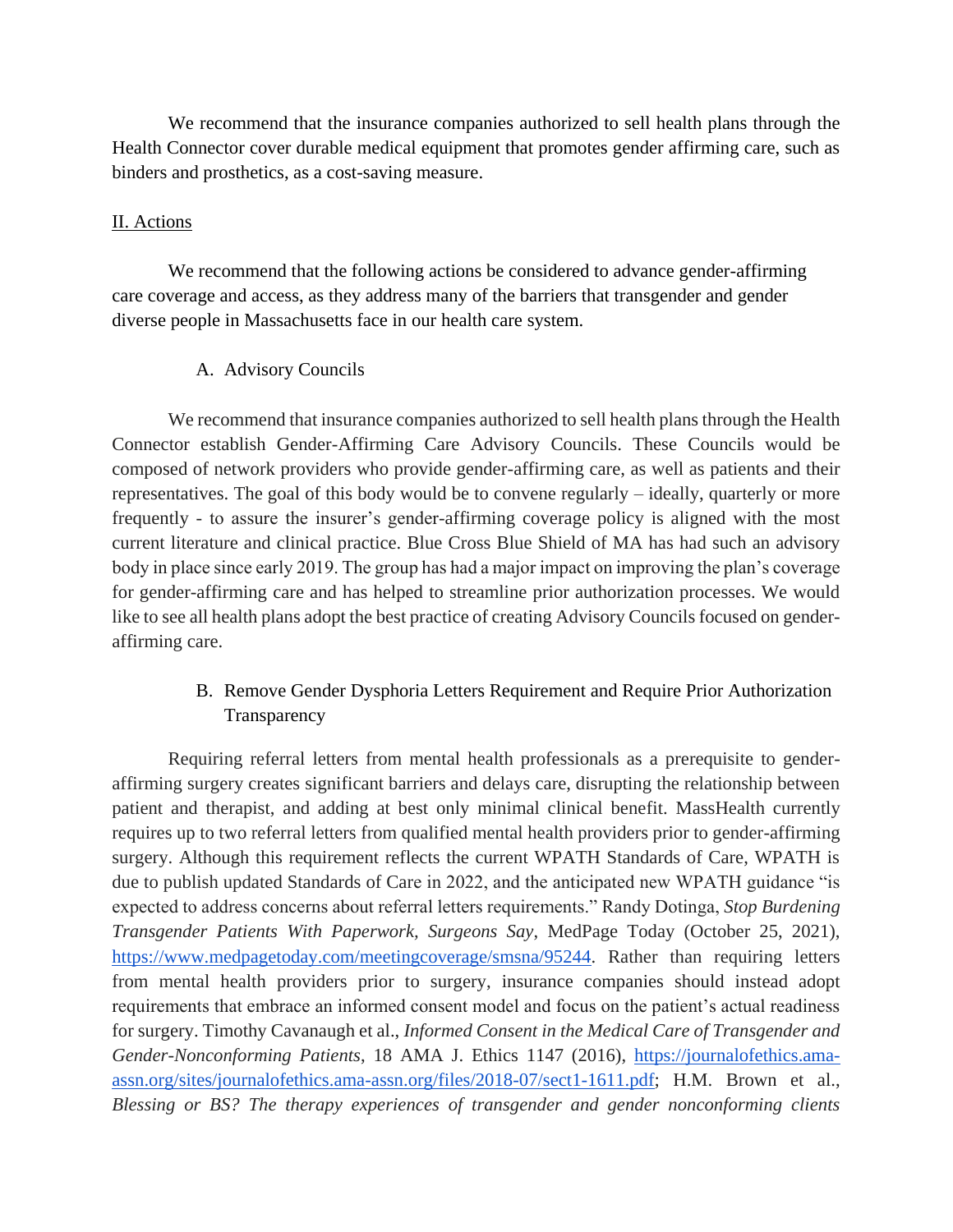*obtaining referral letters for gender affirming medical treatment*, 51 Professional Psychology: Research and Practice 571 (2020), [https://psycnet.apa.org/record/2019-61768-001.](https://psycnet.apa.org/record/2019-61768-001)

Requiring patients to prove their gender to mental health providers in order to obtain medically necessary, life-saving surgery "invalidates and pathologizes" transgender and gender diverse patients, and contributes to distrust of mental health professionals within transgender communities. Brown et al. at 572. To obtain required referral letters, many patients feel pressure to create "stereotypical narrative[s] . . . in which their authentic gender is described in binary terms, as either male or female, even if this narrative would not truly represent their authentic gender identity development, dysphoria, or understanding of their gender affirmation needs." Cavanaugh et al. at 1150. Additionally, many therapists lack cultural competency to work with transgender and gender diverse patients, and are thus unprepared to act as "gatekeepers" in this scenario, potentially relying on "cisnormative beauty standards and other discriminatory beliefs" to make referral decisions. Brown et al. at 572.

Rather than relying on referral letters from mental health providers, surgeons themselves should determine whether a particular procedure is appropriate for a patient, and the process should be streamlined so as not to cause unnecessary delay. *See* Nance Yuan et al, *Requirement of mental health referral letters for staged and revision genital gender-affirming surgeries: An unsanctioned barrier to care*, 9 Andrology 1765 (May 2021)[,](https://onlinelibrary.wiley.com/doi/10.1111/andr.13028) [https://onlinelibrary.wiley.com/doi/10.1111/andr.13028.](https://onlinelibrary.wiley.com/doi/10.1111/andr.13028) ("Universal referral letter requirements provide minimal clinical value, delay care, increase costs, and exacerbate gender dysphoria by invalidating gender transition. As with all procedures, surgeons themselves should be responsible for assessing patients' surgical readiness."); *see also* Lichtenstein M. et al., *The Mount Sinai patient-centered preoperative criteria meant to optimize outcomes are less of a barrier to care than WPATH SOC 7 criteria before transgender-specific surgery*, 5 Transgender Health 166 (2020)[,](https://www.ncbi.nlm.nih.gov/pmc/articles/PMC7906222) <https://www.ncbi.nlm.nih.gov/pmc/articles/PMC7906222> ("Surgical readiness criteria need to be based on good surgical outcomes. Thus, our team believes future criteria should remove gender identity verification and focus on outcome-oriented surgical readiness."). As an alternative to referral letters written by mental health providers in advance, patients could be evaluated by "a social worker or therapist from within the surgical team." Yuan et al. at 1770.

To lower the hurdles people face when accessing gender-affirming care, qualified health plans sold on the Connector should use simplified prior authorization requirements that eliminate the burdensome requirement for referral letters from non-surgical providers. Additionally, all plans should have prior authorization requirements for gender-affirming care public and easily accessible. Potential enrollees deserve to know what challenges they may face in a particular plan when accessing gender affirming care. This transparency will also assist patient navigators who too often have difficulty determining the most current policies and any associated timing or expiration concerns. Prior authorization policies should be clearly linked in a standardized manner across all plans, and should be regularly updated such that enrollees, members, and patient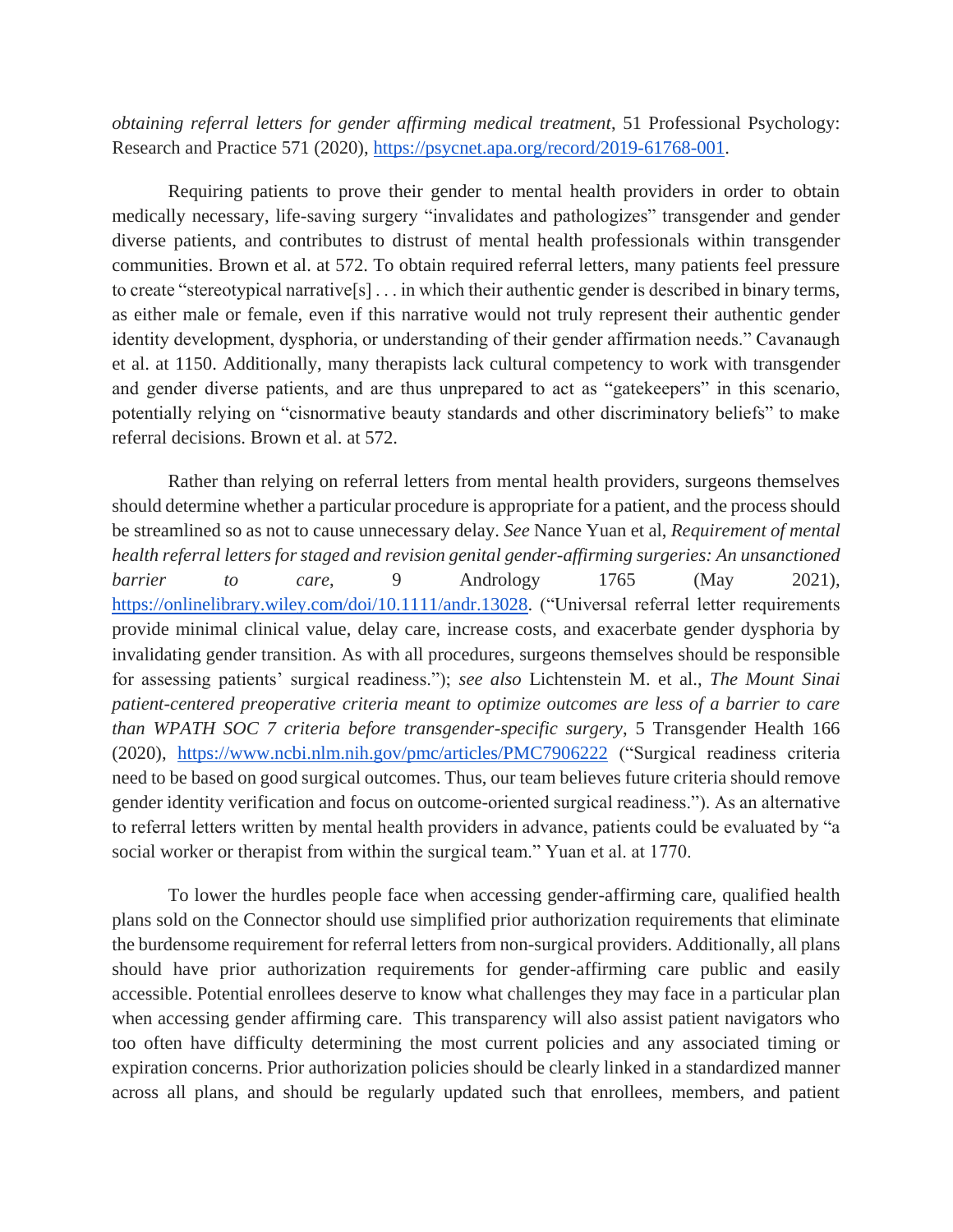navigators can easily see changes that have occurred in gender-affirming health care policies and corresponding justifications. We encourage the Connector to conduct an audit of how prior authorization requirements are currently listed among qualified health plans and to work with stakeholders (including transgender and gender diverse individuals) to identify a standard way to publicize these policies.

## C. Address Claims Coding Issues

Claims coding issues can arise for transgender and gender diverse people, such as denials relating to claims associated with the "wrong" gender marker. This puts the onus on members to navigate insurance billing and appeals processes in order to get proper coverage of their care. To better address health equity for transgender and gender diverse individuals, qualified health plans should be expected to take affirmative steps to prevent and address claims coding issues that may cause unnecessary denial of services that are covered under the plan. Specifically, the Connector should require issuers to attest during the Seal of Approval process that they have implemented procedures to manually review all rejections of coverage that are due to sex marker issues, prior to a member receiving notice of the coverage denial. Issuers should also provide training on sexmarker coding issues for employees who evaluate claims data to ensure transgender and gender nonconforming members do not bear the brunt of fixing inappropriate coverage denials.

## D. Cultural Competency and Transgender Navigators

To sell a plan on the Connector, issuers should publicize what efforts have been taken to ensure potential enrollees and members are treated in a respectful, nondiscriminatory manner and to address the health disparities faced within the community. These efforts should be informed by community-led recommendations and member experiences, including service complaints and reported difficulties in accessing culturally competent care or services. Additionally, issuers should publicize what efforts they have taken to ensure providers in their networks meet a similar standard, including what actions will be taken if a provider is reported to be transphobic or discriminatory on the basis of gender identity.

Issuers authorized to sell health plans through the Connector should clearly designate a "transgender health navigator" team to serve both as an internal resource and as a point of contact for members seeking gender-affirming care. A transgender health navigator or similar position would be a safe and knowledgeable point of contact for potential enrollees, members, and patient navigators and would provide technical assistance and establish internal protocols to deal with any common issues a member faces with an issuer when accessing gender-affirming care. While members should expect *all* of an issuer's employees to be respectful and knowledgeable about this care information, a transgender health navigator could streamline access to care by ensuring plan employees make, and plan members face, fewer errors about what care is covered and create accountability for issuers when errors are made.